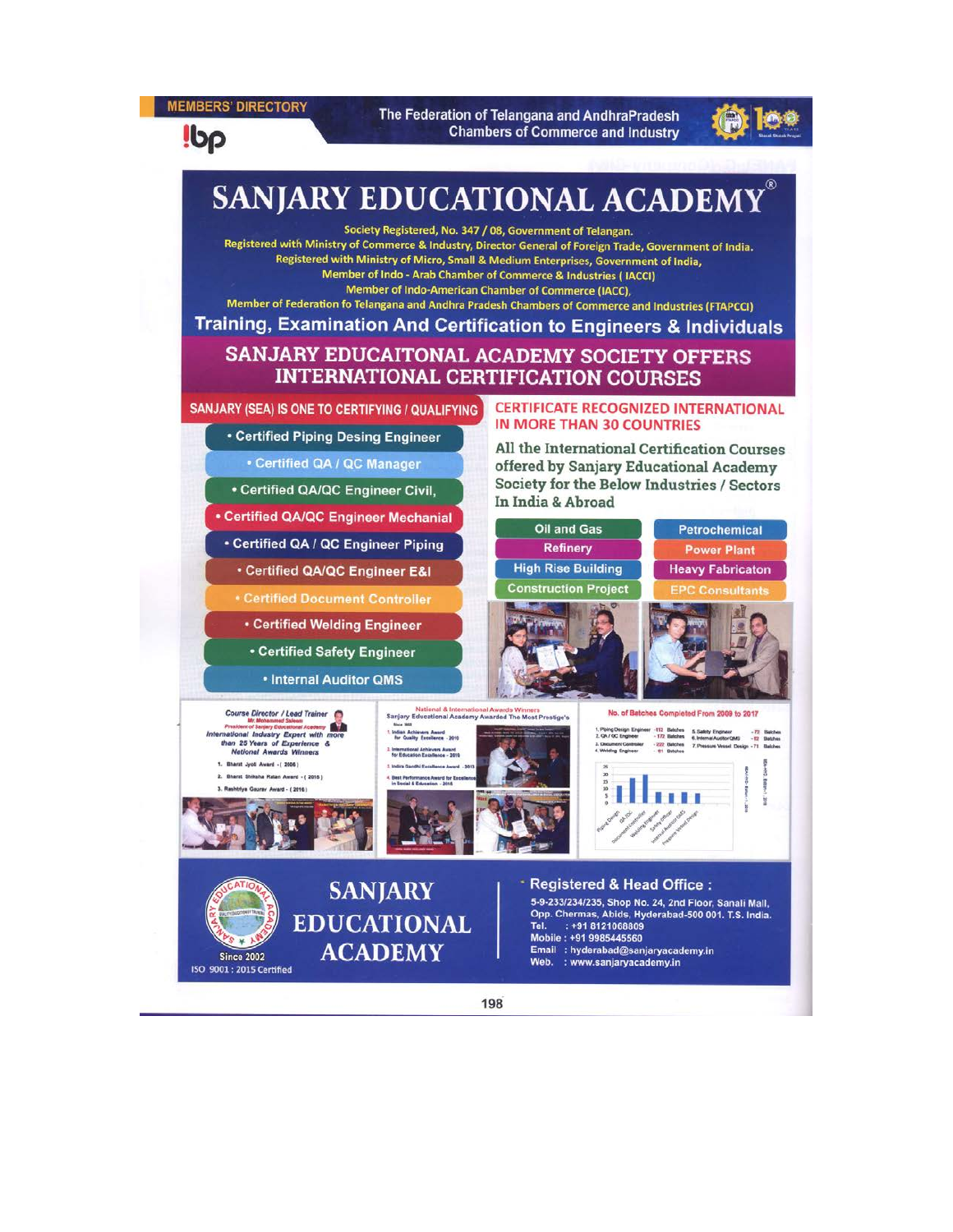# *Dear Sir ,*

### **click / open to download – Sanjary Video Latest**

YouTube : <https://www.youtube.com/watch?v=HsvFfMNKqd4>

Kindly visit our website : [www.sanjaryacademy.in](http://www.sanjaryacademy.in/) / [www.sanjaryacademy.com](http://www.sanjaryacademy.com/) for details . We confirm your course booking for thé certification course as below **:**

M/s Sanjary Educational Academy is developing in Quality Management Professional and Certifying QA Manager , QA Officer and Internal Auditor QMS since more than since 15 years

Sanjary Educational Academy has Completed Over 100 + Batches of Certified Quality Management Professionals Certification Courses form 2008 to December 2017

### *International Certification Course*

|                                                                     | <b>CERTIFIED QA OFFICER</b>                            |
|---------------------------------------------------------------------|--------------------------------------------------------|
| <b>Eligibility Criteria</b>                                         | : Any Engineer / Any Graduates - (BSc, BA, B.Com etc.) |
| <b>Duration of Course</b>                                           | $: 10$ Days, Hyderabad, $-$ India                      |
| <b>Course Fee</b>                                                   | : Rs 23000/-                                           |
| <b>New Batch Date</b>                                               |                                                        |
| <b>Timing</b>                                                       |                                                        |
| Course Fee for Foreign Students: US Dollar \$700/- Hyderabad, India |                                                        |
| <b>Daily Classes</b>                                                | : Two Hours Per Day                                    |
| Maximum No. of Seats / students in a Batch : 10 only                |                                                        |

## **Overview**

This comprehensive course which provides a systematic development of skills and knowledge of Quality Management Systems , in line with international standards- ISO 9001 : 2015 , this certification course is design and developed by [Sanjary Educational Academy](http://www.sanjaryacademy.com/) A comprehensive course covering in depth the quality requirements of in various sectors / industries including

• Oil & Gas

**Petrochemical**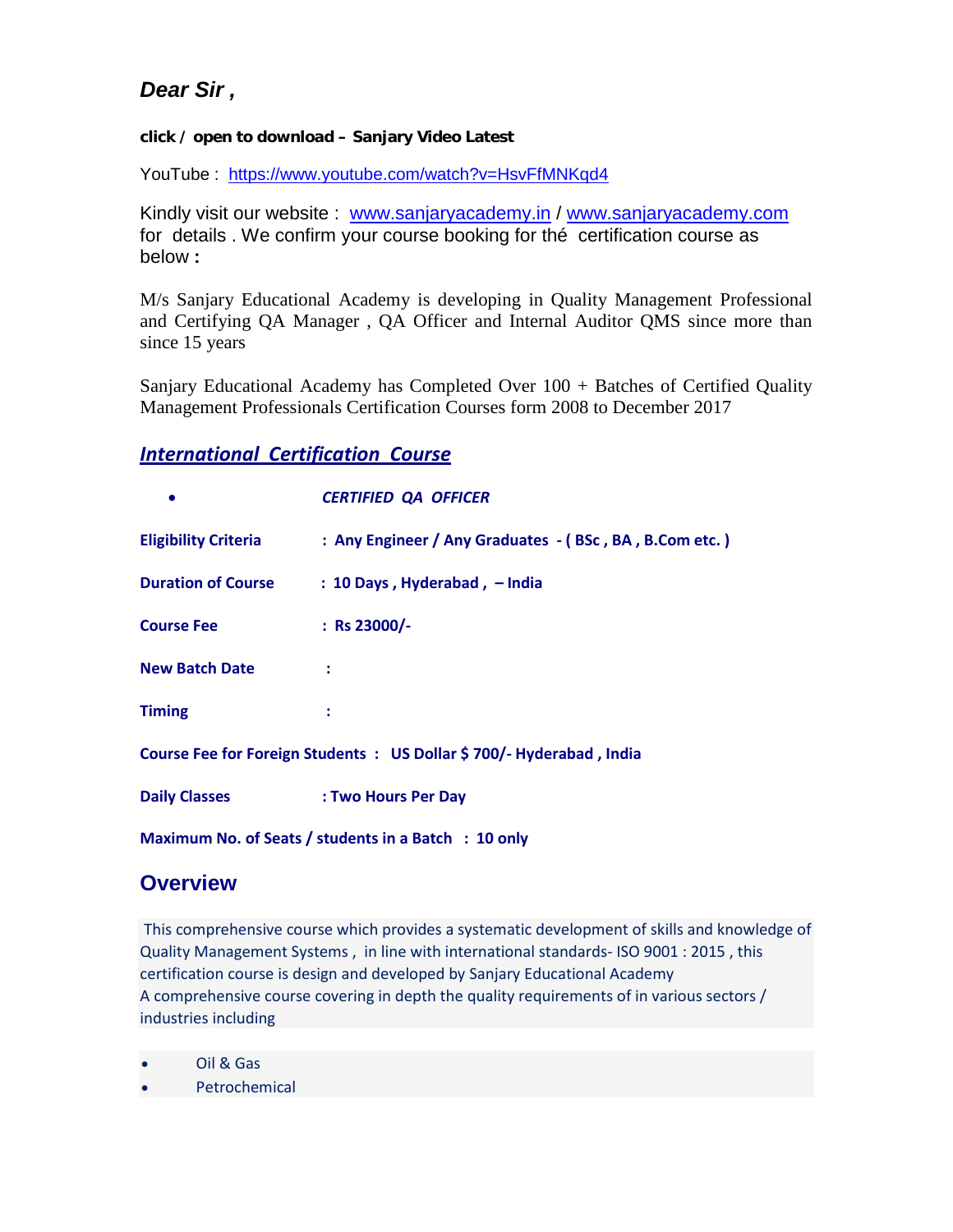- **Refinery**
- Power Plant
- Civil Construction Projects
- Heavy Fabrication Industries etc.
- Any Organization / Industries

## **Course Syllabus**

**Module – 1 Quality Management Systems Transition from ISO 9001 : 2008 to ISO 2015 Version.**

- **Module – 2 Quality Management Principle**
- **Module – 3 Quality Management System Process Approach**
- **Module – 4 Quality Management Systems ISO 9001:2015**
- **Module – 5 Quality Management Systems Documentations**
- **Module – 6 Interpretation And Analysis Of Quality Management Systems ISO 9001 : 2015**
- **Module – 7 Development of Quality Policy And Objectives**
- **Module – 8 Management Review Meeting**
- **Module –9 Control of Nonconformity of Product**
- **Module –10 Overview of Internal Audit and External Audits**
- **Module –11 Evaluation of Suppliers**
- **Module – 12 Customer Satisfactions**

**Note : Certificate , Marks Sheet will be awarded to the students / candidate after successful completion of course & examination** 

**Venue :** SANJARY EDUCATIONAL ACADEMY , 5-9-233 / 234 , S. No. 24 & 25 , 3rd Floor, SANALI MALL Opposite Chermas Showroom , Abids , Hyderabad - 500001, Andhra Pradesh , India

Please register prior to the above course commencement date.

### **Note:**

- **1.** Course Fees includes the course materials ( Hard Copy only ) , Resources Materials , Standard Forms / Templates for reference , Training, examination and certification.
- **2.** Students / Engineers admission procedure will be Document No. SEA HYD TS -01 for enrolling the admission of certified courses.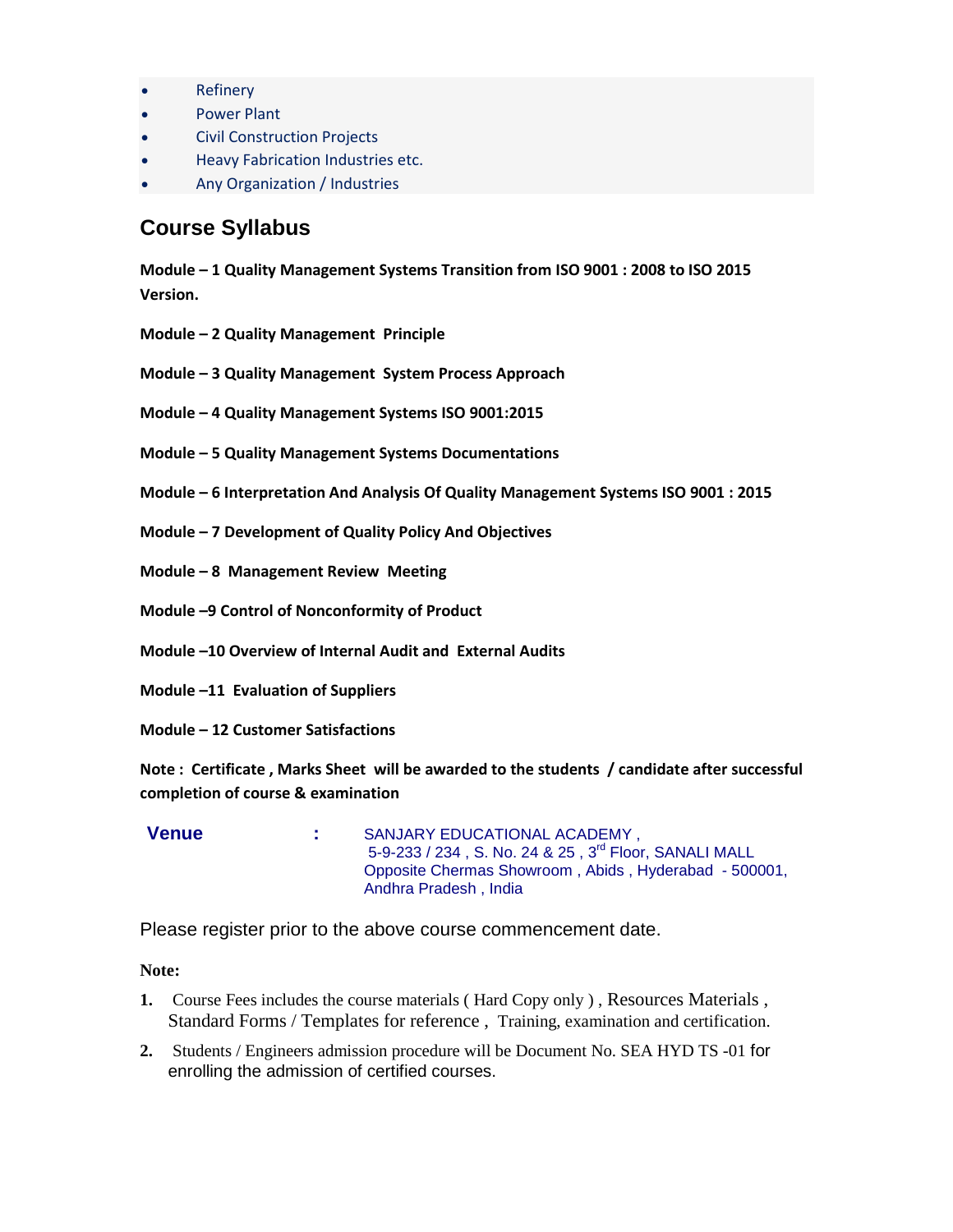**3.** Certificate, Mark Sheet and Qualification Card will be awarded to engineer after successfully completion of course & examination and submission of **Project.**

-Sanjary Educational Academy legally established in the year 2002. **Sanjary Educational Academy is a Society** Registered No. 347/08 by Government of Telangana , India .

- Registered with Ministry of Commerce and Industry , Directorate General of Foreign ..Trade , Government of India.

- Registered with Ministry of Micro, Small & Medium Enterprises, Government. of India.

- Registered " Trade Marks Registry " , Government. of India

- Member of Indo – Arab Chamber of Commerce & Industries (IACCI).Member of Indo – ..American Chamber of Commerce (IACC).

- Member of Federation of Telangana and Andhra Pradesh Chambers of Commerce and Industries ( FTAPCCI )

- ISO 9001: 2015 Certified Organization – Accredited with UKAS , UK

- Sanjary's ( SEA ) Piping Design Engineer course recognized with SPED , USA, Since .2013

### **SANJARY EDUATIONAL ACADEMY Awarded The Most Prestige's National & ..International Awards Winners**

- a) Indian Achievers Award for Quality Excellence
- b) International Achievers Awards for Education Excellence
- c) Indira Gandhi Excellence Award for Education Excellence
- d) Best Performance Award for excellence in social and education

Mr.Mohammed Saleem being the President of SEA has been awarded the following:

- (1) Bharath Jyoti Award, India
- ( 2) Bharath Siksha Rattan Award, India
- (3 ) Rashtriya Gaurav Award, India

#### **For any further details pls do not hesitate to contact us at**

## **M/s SANJARY EDUCATIONAL ACADEMY**

**------------------------------------------------------------** 5-9-233 / 234 / 235 , S. No. 24 & 25 , 3<sup>rd</sup> Floor , SANALI MALL ,Opposite Chermas Showroom , Abids , Hyderabad - 500001, Telangana , India.

**TEL:** +91 – 40 -66440868, +91 – 9985445560 / 9704083839 / 9121310430 / 9985715560

**EMAIL:** [hyderabad@sanjaryacademy.in](mailto:hyderabad@sanjaryacademy.in) / [info@sanjaryacademy.in](mailto:info@sanjaryacademy.in)